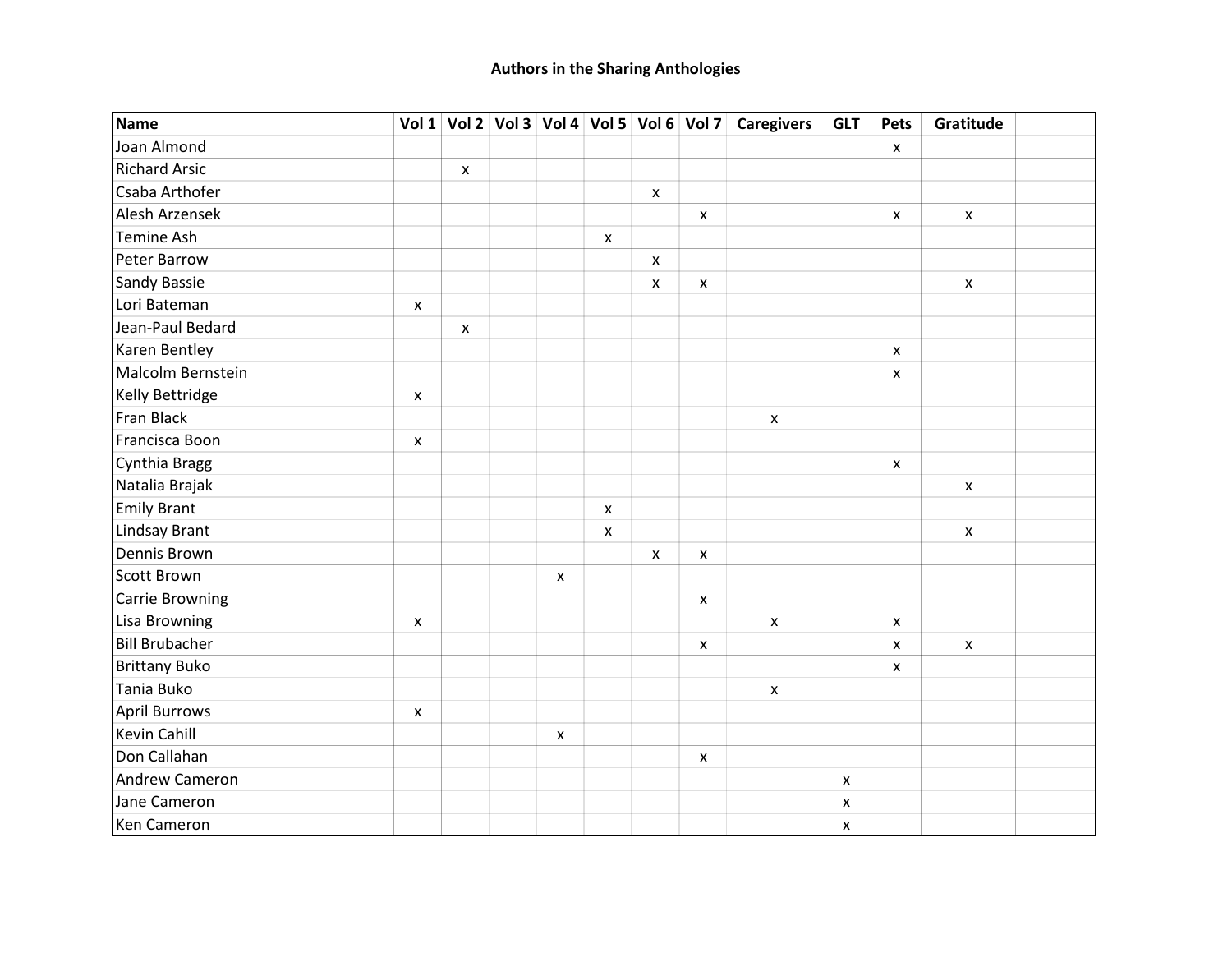| <b>Name</b>                         |                    |                    |                |                           |                | Vol 1 $\overline{\text{Vol 1}}$ Vol 2 $\overline{\text{Vol 3}}$ Vol 4 $\overline{\text{Vol 5}}$ Vol 6 $\overline{\text{Vol 7}}$ |                           | <b>Caregivers</b>  | <b>GLT</b>   | Pets               | Gratitude          |  |
|-------------------------------------|--------------------|--------------------|----------------|---------------------------|----------------|---------------------------------------------------------------------------------------------------------------------------------|---------------------------|--------------------|--------------|--------------------|--------------------|--|
| Mena Canonico                       |                    |                    |                |                           |                |                                                                                                                                 |                           |                    |              | $\pmb{\times}$     |                    |  |
| Cathy Skiles Chavez (Brunner)       | X                  |                    |                |                           |                |                                                                                                                                 |                           |                    |              |                    |                    |  |
| Mia Cikovic                         |                    |                    |                |                           |                |                                                                                                                                 |                           |                    |              |                    | $\pmb{\mathsf{x}}$ |  |
| <b>Brenda Connelly</b>              |                    |                    |                |                           |                |                                                                                                                                 |                           | $\pmb{\mathsf{x}}$ |              |                    |                    |  |
| Ellen Conversi (Leilan Grace Adair) |                    |                    | X              |                           | $\pmb{\times}$ | X                                                                                                                               |                           | $\pmb{\mathsf{x}}$ |              |                    |                    |  |
| Laura-May Culver                    | $\pmb{\mathsf{X}}$ |                    |                |                           |                |                                                                                                                                 |                           |                    |              |                    |                    |  |
| Sherie Cunningham                   | X                  |                    |                |                           |                |                                                                                                                                 |                           |                    |              |                    |                    |  |
| Shanan Cunnington                   |                    |                    |                |                           |                | $\pmb{\times}$                                                                                                                  |                           |                    |              |                    |                    |  |
| <b>Theresa Daly</b>                 |                    |                    |                |                           |                |                                                                                                                                 |                           | $\pmb{\mathsf{x}}$ |              |                    |                    |  |
| Doug Dane                           |                    | $\pmb{\times}$     |                |                           |                |                                                                                                                                 |                           |                    |              |                    |                    |  |
| <b>Bo Davey</b>                     |                    |                    |                |                           |                |                                                                                                                                 |                           |                    |              | $\pmb{\mathsf{x}}$ |                    |  |
| Arlene Davies-Fuhr                  |                    |                    |                |                           |                |                                                                                                                                 | $\pmb{\chi}$              |                    |              |                    | $\pmb{\mathsf{x}}$ |  |
| Jenny DeCoste                       |                    |                    |                |                           | $\mathsf{x}$   |                                                                                                                                 |                           |                    |              |                    |                    |  |
| Dave Derraugh                       |                    |                    |                | X                         |                |                                                                                                                                 |                           | $\pmb{\mathsf{X}}$ |              |                    |                    |  |
| Kate Dillon                         | x                  |                    |                |                           |                |                                                                                                                                 |                           |                    |              |                    |                    |  |
| Dee Doering                         |                    |                    |                |                           |                |                                                                                                                                 |                           | $\pmb{\mathsf{x}}$ |              |                    |                    |  |
| <b>Claire Donnison</b>              |                    |                    |                |                           |                |                                                                                                                                 | $\pmb{\chi}$              |                    |              |                    |                    |  |
| Michael Doyle                       |                    |                    |                | $\boldsymbol{\mathsf{x}}$ |                |                                                                                                                                 |                           |                    |              |                    |                    |  |
| Suzanne Drouin                      |                    |                    |                |                           |                |                                                                                                                                 |                           | $\pmb{\mathsf{x}}$ |              |                    |                    |  |
| Craig Dubecki                       |                    |                    |                | $\pmb{\mathsf{X}}$        |                |                                                                                                                                 |                           |                    |              |                    |                    |  |
| Patricia Eales                      | X                  |                    |                |                           |                |                                                                                                                                 |                           |                    |              |                    |                    |  |
| <b>Phae Eckhart</b>                 |                    |                    |                |                           |                |                                                                                                                                 |                           | $\pmb{\times}$     |              |                    |                    |  |
| Marilyn Elphick                     |                    |                    |                |                           |                | X                                                                                                                               | $\boldsymbol{\mathsf{x}}$ |                    |              | X                  | $\pmb{\times}$     |  |
| <b>Rod Endacott</b>                 |                    | $\pmb{\times}$     |                |                           |                |                                                                                                                                 |                           |                    |              |                    |                    |  |
| Don Endicott                        |                    |                    |                |                           |                |                                                                                                                                 |                           |                    | $\mathsf{x}$ |                    |                    |  |
| Nancy Favro                         |                    |                    |                |                           |                |                                                                                                                                 |                           |                    |              |                    | $\pmb{\times}$     |  |
| Robert Feagan                       |                    | $\pmb{\mathsf{x}}$ |                |                           |                |                                                                                                                                 |                           |                    |              |                    |                    |  |
| Doug Feggans                        |                    |                    |                |                           |                |                                                                                                                                 |                           |                    | X            |                    |                    |  |
| Stephen Ferraro                     |                    |                    |                |                           |                | X                                                                                                                               |                           |                    |              |                    |                    |  |
| Leah Frieday                        |                    |                    | $\pmb{\times}$ |                           |                |                                                                                                                                 |                           |                    |              |                    |                    |  |
| <b>Brian Garner</b>                 |                    | $\pmb{\times}$     |                |                           |                |                                                                                                                                 |                           |                    |              |                    |                    |  |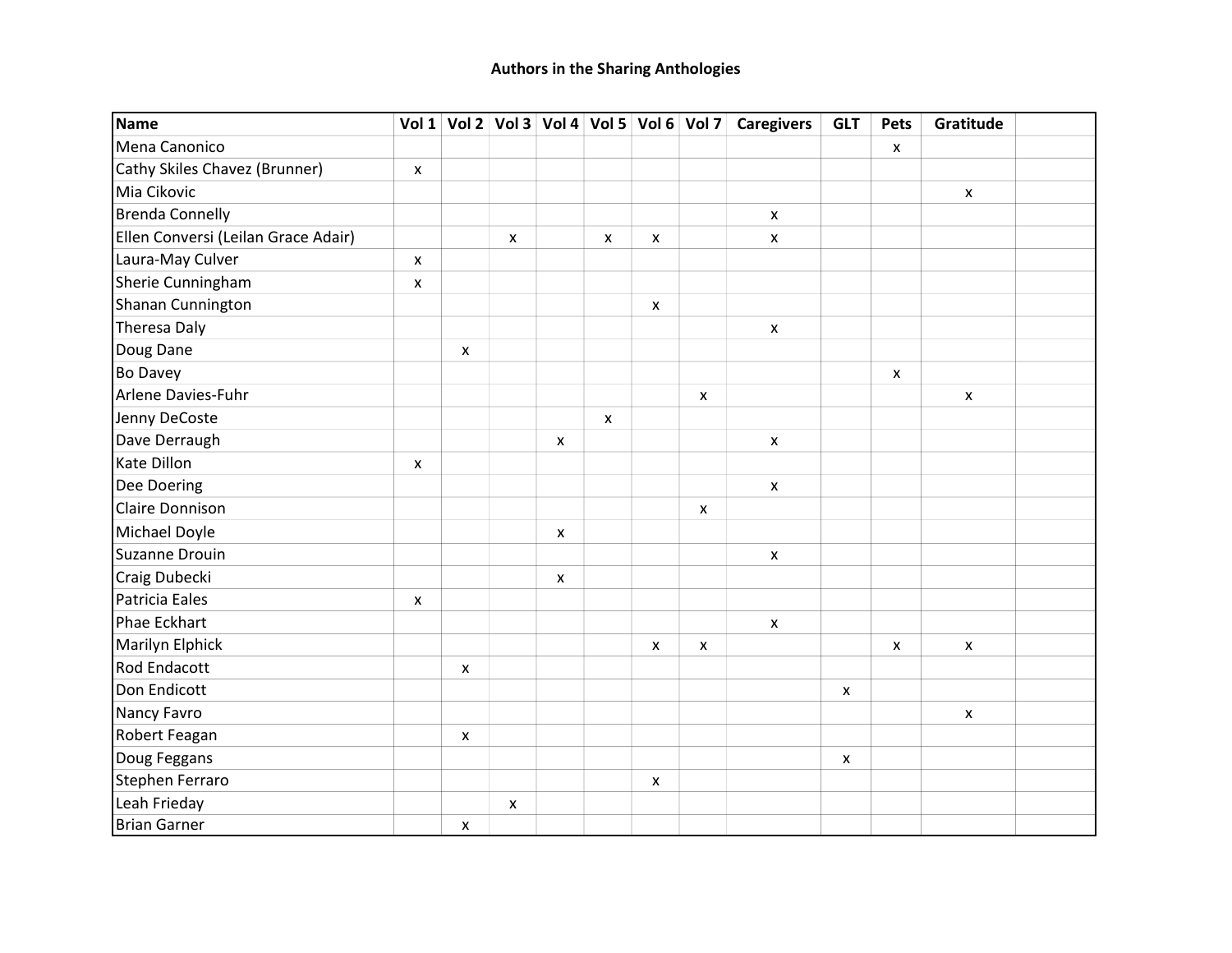| <b>Name</b>             |                    |                  |                    |                    |                           |                    |                    | Vol 1 Vol 2 Vol 3 Vol 4 Vol 5 Vol 6 Vol 7 Caregivers | <b>GLT</b>         | Pets               | Gratitude          |  |
|-------------------------|--------------------|------------------|--------------------|--------------------|---------------------------|--------------------|--------------------|------------------------------------------------------|--------------------|--------------------|--------------------|--|
| <b>Susan Garner</b>     |                    |                  |                    |                    |                           |                    |                    |                                                      | $\mathsf{x}$       |                    |                    |  |
| Amanda Gazzola          |                    |                  |                    |                    | $\boldsymbol{\mathsf{X}}$ |                    |                    |                                                      |                    |                    |                    |  |
| Michael Georgie         |                    |                  |                    |                    |                           |                    |                    | $\pmb{\mathsf{x}}$                                   |                    |                    |                    |  |
| <b>Matthew Gerard</b>   |                    |                  |                    | $\pmb{\mathsf{x}}$ |                           |                    |                    |                                                      |                    |                    |                    |  |
| Denise Gismondi         |                    |                  |                    |                    |                           |                    |                    |                                                      | $\pmb{\mathsf{x}}$ |                    |                    |  |
| Ross Gordon             |                    | $\pmb{\times}$   |                    |                    |                           |                    |                    |                                                      |                    |                    |                    |  |
| <b>Cathy Goudie</b>     |                    |                  |                    |                    |                           |                    |                    |                                                      | $\pmb{\mathsf{x}}$ |                    |                    |  |
| <b>Eric Goudie</b>      |                    |                  |                    |                    |                           |                    |                    |                                                      | $\pmb{\mathsf{x}}$ |                    |                    |  |
| Vanessa Graber          |                    |                  |                    |                    |                           | X                  |                    |                                                      |                    |                    |                    |  |
| <b>Marcey Gray</b>      | X                  |                  |                    |                    |                           |                    |                    |                                                      |                    |                    |                    |  |
| Carrie Hamer-Jonkhout   |                    |                  |                    |                    |                           |                    |                    |                                                      |                    | $\pmb{\times}$     |                    |  |
| Marilyn Helmer          |                    |                  |                    |                    |                           |                    | $\pmb{\mathsf{x}}$ |                                                      |                    | $\pmb{\mathsf{X}}$ |                    |  |
| Andrew Heubner          |                    |                  |                    |                    |                           |                    |                    | $\pmb{\mathsf{x}}$                                   |                    |                    |                    |  |
| <b>Trish Heyes</b>      |                    |                  |                    |                    |                           |                    |                    |                                                      |                    |                    | $\pmb{\times}$     |  |
| Deb Hillis              |                    |                  |                    |                    |                           |                    |                    | $\pmb{\mathsf{x}}$                                   |                    |                    |                    |  |
| Jim Hoare               |                    |                  |                    |                    |                           |                    |                    |                                                      | $\pmb{\mathsf{x}}$ |                    |                    |  |
| Paul Hock               |                    |                  |                    |                    |                           | $\pmb{\mathsf{X}}$ | $\pmb{\mathsf{x}}$ |                                                      |                    |                    |                    |  |
| <b>Francine Houston</b> |                    |                  |                    |                    |                           |                    |                    |                                                      |                    | $\pmb{\mathsf{x}}$ | $\pmb{\mathsf{x}}$ |  |
| Danielle Hughes         | $\pmb{\mathsf{X}}$ |                  |                    |                    | $\boldsymbol{\mathsf{X}}$ |                    |                    |                                                      |                    |                    |                    |  |
| Benjamin Imlau          |                    |                  |                    |                    |                           |                    | $\pmb{\mathsf{x}}$ |                                                      |                    |                    |                    |  |
| Colin Isles             |                    |                  |                    |                    |                           |                    |                    |                                                      | $\pmb{\mathsf{x}}$ |                    |                    |  |
| Maureen Isles           |                    |                  |                    |                    |                           |                    |                    |                                                      | X                  |                    |                    |  |
| Robin Jackson           |                    |                  |                    |                    |                           |                    |                    |                                                      | $\mathsf{x}$       |                    |                    |  |
| Dennis Johnson          |                    |                  |                    |                    |                           |                    |                    |                                                      | $\mathsf{x}$       |                    |                    |  |
| Charlene Jones          |                    |                  | X                  |                    |                           |                    |                    |                                                      |                    |                    |                    |  |
| Alex Kanarek            |                    |                  |                    |                    |                           |                    |                    |                                                      | $\pmb{\mathsf{x}}$ |                    |                    |  |
| Annie Kaszina           |                    |                  | $\pmb{\mathsf{x}}$ |                    |                           |                    |                    |                                                      |                    |                    |                    |  |
| Victoria Kaye           | X                  |                  |                    |                    |                           |                    |                    |                                                      |                    |                    |                    |  |
| Rod Keays               |                    | $\boldsymbol{x}$ |                    |                    |                           |                    |                    |                                                      |                    |                    |                    |  |
| Clare Knight            |                    |                  |                    |                    |                           |                    |                    | $\pmb{\mathsf{x}}$                                   |                    |                    |                    |  |
| Cheron Kovacs           |                    |                  |                    |                    | $\pmb{\times}$            |                    |                    |                                                      |                    |                    |                    |  |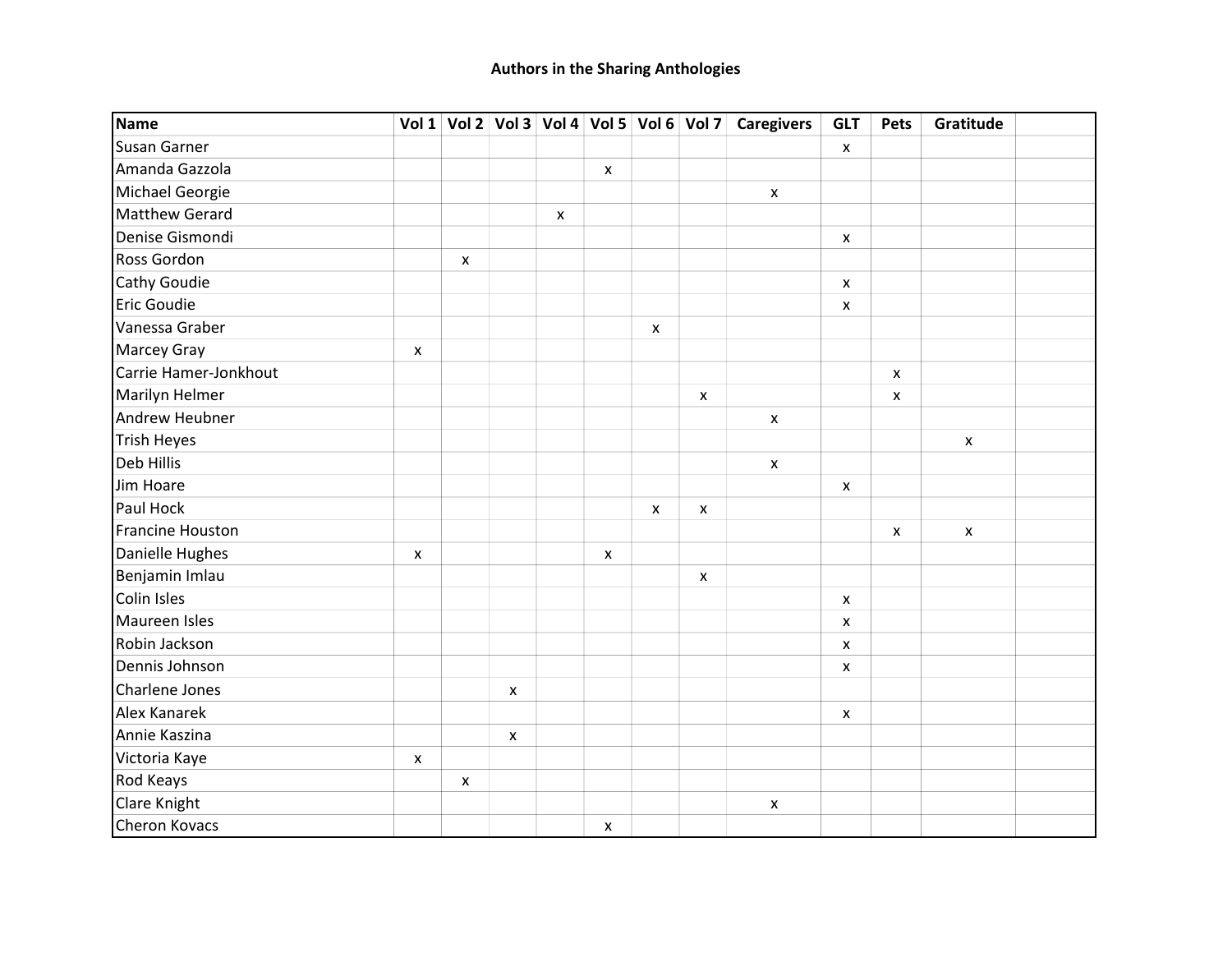| <b>Name</b>            |                    |                           |              |                    |                    |                    |                    | Vol 1 Vol 2 Vol 3 Vol 4 Vol 5 Vol 6 Vol 7 Caregivers | <b>GLT</b> | <b>Pets</b>  | Gratitude          |  |
|------------------------|--------------------|---------------------------|--------------|--------------------|--------------------|--------------------|--------------------|------------------------------------------------------|------------|--------------|--------------------|--|
| Dennis Kucherawy       |                    |                           |              |                    |                    |                    |                    |                                                      |            | $\mathsf{x}$ |                    |  |
| Margreet Kuypers       |                    |                           |              |                    |                    |                    | $\pmb{\mathsf{x}}$ |                                                      |            |              | $\pmb{\mathsf{x}}$ |  |
| Pat Lanfranchi         |                    |                           |              |                    |                    |                    |                    | X                                                    |            |              |                    |  |
| Lisa Lindsay           |                    |                           | X            |                    |                    |                    |                    |                                                      |            |              |                    |  |
| Andrea Lines-Botell    |                    |                           |              |                    | $\pmb{\mathsf{x}}$ |                    |                    |                                                      |            |              |                    |  |
| Moragh Lippert         | X                  |                           |              |                    |                    |                    |                    |                                                      |            |              |                    |  |
| Krista Long            |                    |                           |              |                    | $\pmb{\times}$     |                    |                    |                                                      |            |              |                    |  |
| Diane Lyndon           |                    |                           |              |                    | $\pmb{\times}$     | $\pmb{\mathsf{X}}$ |                    |                                                      |            |              |                    |  |
| Alex MacEachern        | $\pmb{\mathsf{x}}$ |                           |              |                    |                    |                    |                    |                                                      |            |              |                    |  |
| Tanya MacIntyre        |                    |                           |              |                    | $\pmb{\times}$     |                    | $\pmb{\times}$     | $\pmb{\mathsf{x}}$                                   |            |              |                    |  |
| Marlene Malone-Trovo   |                    |                           |              |                    | x                  |                    |                    |                                                      |            |              |                    |  |
| <b>Maura Maros</b>     |                    |                           |              |                    | X                  |                    |                    |                                                      |            |              |                    |  |
| <b>Mark Mattin</b>     |                    | $\boldsymbol{\mathsf{x}}$ |              |                    |                    |                    |                    |                                                      |            |              |                    |  |
| Deb Maybury            |                    |                           | $\mathsf{x}$ |                    |                    |                    |                    |                                                      |            |              |                    |  |
| David McAuley          |                    | $\boldsymbol{\mathsf{x}}$ |              |                    |                    |                    |                    |                                                      |            |              |                    |  |
| Elizabeth McBride      |                    |                           |              |                    |                    |                    |                    |                                                      | X          |              |                    |  |
| <b>Bob McCabe</b>      |                    |                           |              |                    |                    | $\pmb{\mathsf{X}}$ |                    |                                                      |            |              |                    |  |
| Nicole McHenry         | X                  |                           |              |                    |                    |                    |                    |                                                      |            |              |                    |  |
| <b>Evan Mead</b>       |                    | $\pmb{\mathsf{x}}$        |              |                    |                    |                    |                    |                                                      |            |              |                    |  |
| Amie Meek (Main)       |                    |                           |              |                    | $\mathsf{x}$       | X                  | X                  |                                                      |            |              | X                  |  |
| Gord Melville          |                    |                           |              | $\pmb{\mathsf{X}}$ |                    |                    |                    |                                                      |            |              |                    |  |
| <b>Keith Meyer</b>     |                    | X                         |              |                    |                    |                    |                    |                                                      |            |              |                    |  |
| Diane Miller           |                    |                           |              |                    |                    |                    |                    |                                                      | x          |              |                    |  |
| Janelle Mitchener      |                    |                           |              |                    |                    |                    | $\pmb{\mathsf{x}}$ |                                                      |            |              |                    |  |
| Dominic Mitges         |                    |                           |              | $\pmb{\mathsf{x}}$ |                    |                    |                    |                                                      |            |              |                    |  |
| <b>Wendy Monsinger</b> | X                  |                           |              |                    |                    |                    |                    |                                                      |            |              | $\mathsf{x}$       |  |
| <b>Robert Moreton</b>  |                    |                           |              |                    |                    |                    |                    |                                                      | X          |              |                    |  |
| Martha Morrison        |                    |                           |              |                    |                    |                    |                    |                                                      |            |              | $\pmb{\mathsf{x}}$ |  |
| Nicole Morrison        | X                  |                           |              |                    |                    |                    |                    |                                                      |            |              |                    |  |
| Christina Mueller      |                    |                           |              |                    |                    |                    |                    |                                                      | X          |              |                    |  |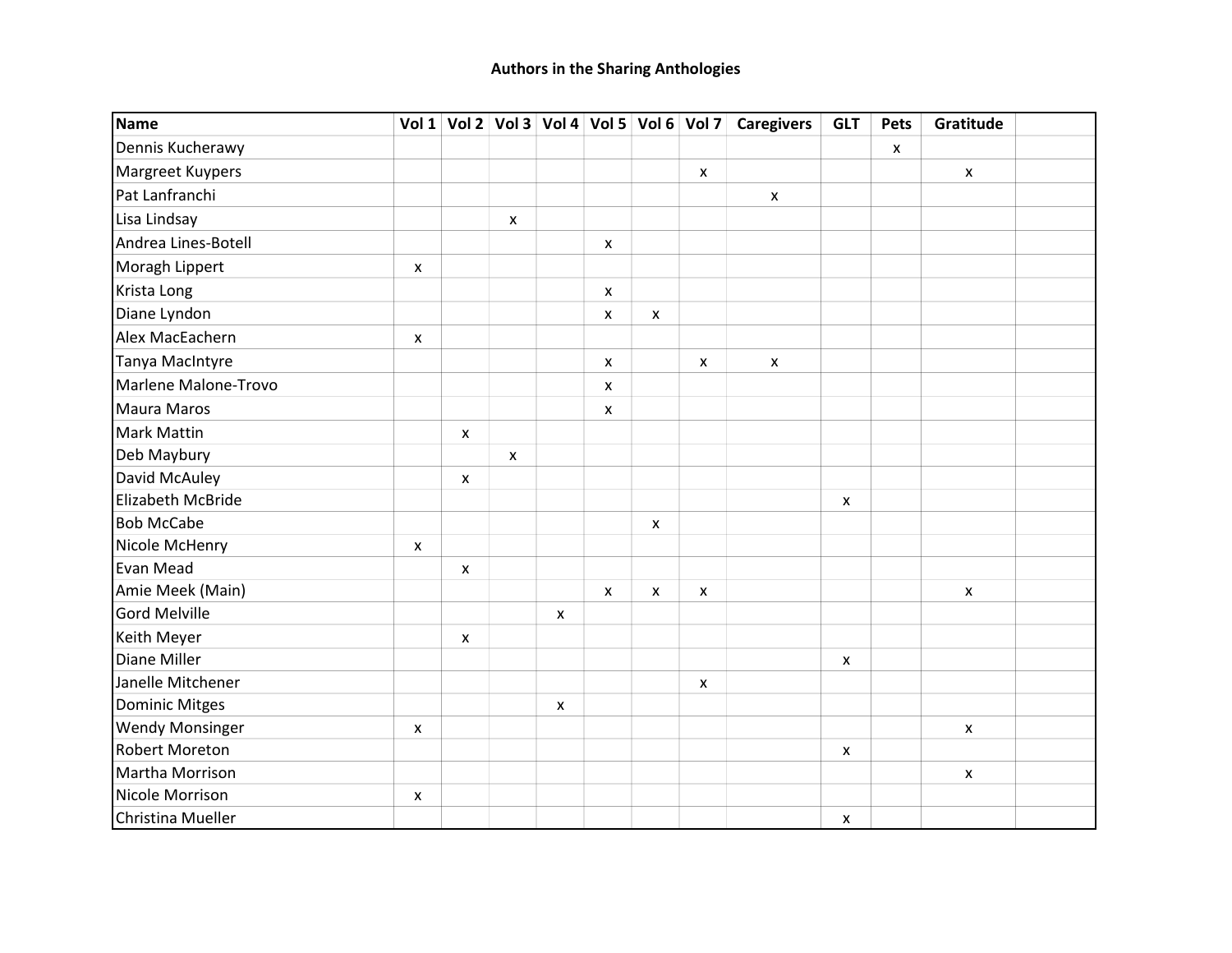| <b>Name</b>              | Vol 1   Vol 2   Vol 3   Vol 4   Vol 5   Vol 6   Vol 7 |                           |                    |              |                    |                    | <b>Caregivers</b>  | <b>GLT</b>         | Pets                      | Gratitude          |  |
|--------------------------|-------------------------------------------------------|---------------------------|--------------------|--------------|--------------------|--------------------|--------------------|--------------------|---------------------------|--------------------|--|
| <b>Shelley Muma</b>      |                                                       |                           |                    |              | X                  |                    |                    |                    |                           |                    |  |
| Kim Murphy               |                                                       | $\boldsymbol{\mathsf{x}}$ |                    |              |                    |                    |                    |                    |                           |                    |  |
| Jason Nadon              |                                                       |                           | $\pmb{\mathsf{x}}$ |              |                    |                    |                    |                    |                           |                    |  |
| <b>Trischa Newfield</b>  | X                                                     |                           |                    |              |                    |                    |                    |                    |                           |                    |  |
| Christine Nightingale    |                                                       |                           |                    |              |                    |                    | $\pmb{\mathsf{x}}$ |                    | $\pmb{\times}$            |                    |  |
| <b>Honey Novick</b>      |                                                       |                           |                    |              |                    | $\pmb{\mathsf{X}}$ |                    |                    |                           |                    |  |
| Kathryn O'Brien          |                                                       |                           |                    | $\mathsf{x}$ |                    |                    |                    |                    |                           |                    |  |
| Tim O'Connor             |                                                       |                           | $\pmb{\mathsf{x}}$ |              |                    |                    |                    |                    |                           |                    |  |
| Libby Pease              |                                                       |                           |                    |              | $\pmb{\mathsf{X}}$ |                    |                    |                    |                           |                    |  |
| <b>Glenn Peirson</b>     | $\pmb{\chi}$                                          |                           |                    |              |                    |                    |                    |                    |                           |                    |  |
| Deborah Peniuk           |                                                       | X                         |                    |              |                    |                    |                    |                    |                           |                    |  |
| <b>Rihannon Phillips</b> |                                                       |                           |                    |              |                    |                    |                    | $\pmb{\mathsf{x}}$ |                           |                    |  |
| <b>Anne Porteous</b>     |                                                       |                           |                    |              |                    |                    |                    |                    | $\pmb{\mathsf{X}}$        | $\pmb{\mathsf{X}}$ |  |
| Jan Porter               | X                                                     |                           |                    |              |                    |                    |                    |                    |                           |                    |  |
| Lee Pryke                | X                                                     |                           |                    |              |                    |                    |                    |                    |                           |                    |  |
| Adelle Purdham           |                                                       |                           |                    |              |                    |                    |                    |                    | $\boldsymbol{\mathsf{x}}$ |                    |  |
| Dan Racicot              | $\pmb{\mathsf{X}}$                                    |                           |                    |              |                    |                    |                    |                    |                           |                    |  |
| Kayleigh Radatus         |                                                       | $\pmb{\mathsf{X}}$        |                    |              |                    |                    |                    |                    |                           |                    |  |
| Sonal Raje               |                                                       |                           |                    | X            |                    |                    |                    |                    |                           |                    |  |
| David Rankine            |                                                       |                           | $\pmb{\mathsf{x}}$ |              |                    |                    |                    |                    |                           |                    |  |
| <b>Marion Reidel</b>     |                                                       |                           |                    |              |                    |                    |                    | $\pmb{\mathsf{X}}$ |                           |                    |  |
| Judith Rosenberg         |                                                       |                           |                    |              |                    |                    |                    |                    | $\pmb{\mathsf{X}}$        |                    |  |
| Roxana Roshan            |                                                       |                           |                    |              | $\pmb{\times}$     |                    |                    |                    |                           |                    |  |
| Laura-May Roth           |                                                       | $\mathsf{x}$              |                    |              |                    |                    |                    |                    |                           |                    |  |
| Laura Rowbotham          |                                                       |                           |                    |              |                    |                    |                    | $\pmb{\mathsf{X}}$ |                           |                    |  |
| <b>Steve Rutledge</b>    |                                                       |                           | $\pmb{\mathsf{x}}$ |              |                    |                    |                    |                    |                           |                    |  |
| <b>Brandon Schiafone</b> |                                                       |                           | $\pmb{\mathsf{x}}$ |              |                    |                    |                    |                    |                           |                    |  |
| Valerie Senyk            |                                                       | X                         |                    |              |                    |                    |                    |                    |                           | $\pmb{\mathsf{x}}$ |  |
| Jessica Sgrignoli        |                                                       | X                         |                    |              |                    |                    |                    |                    |                           |                    |  |
| <b>Rita Slapack</b>      |                                                       |                           |                    |              |                    |                    |                    |                    | $\boldsymbol{\mathsf{x}}$ |                    |  |